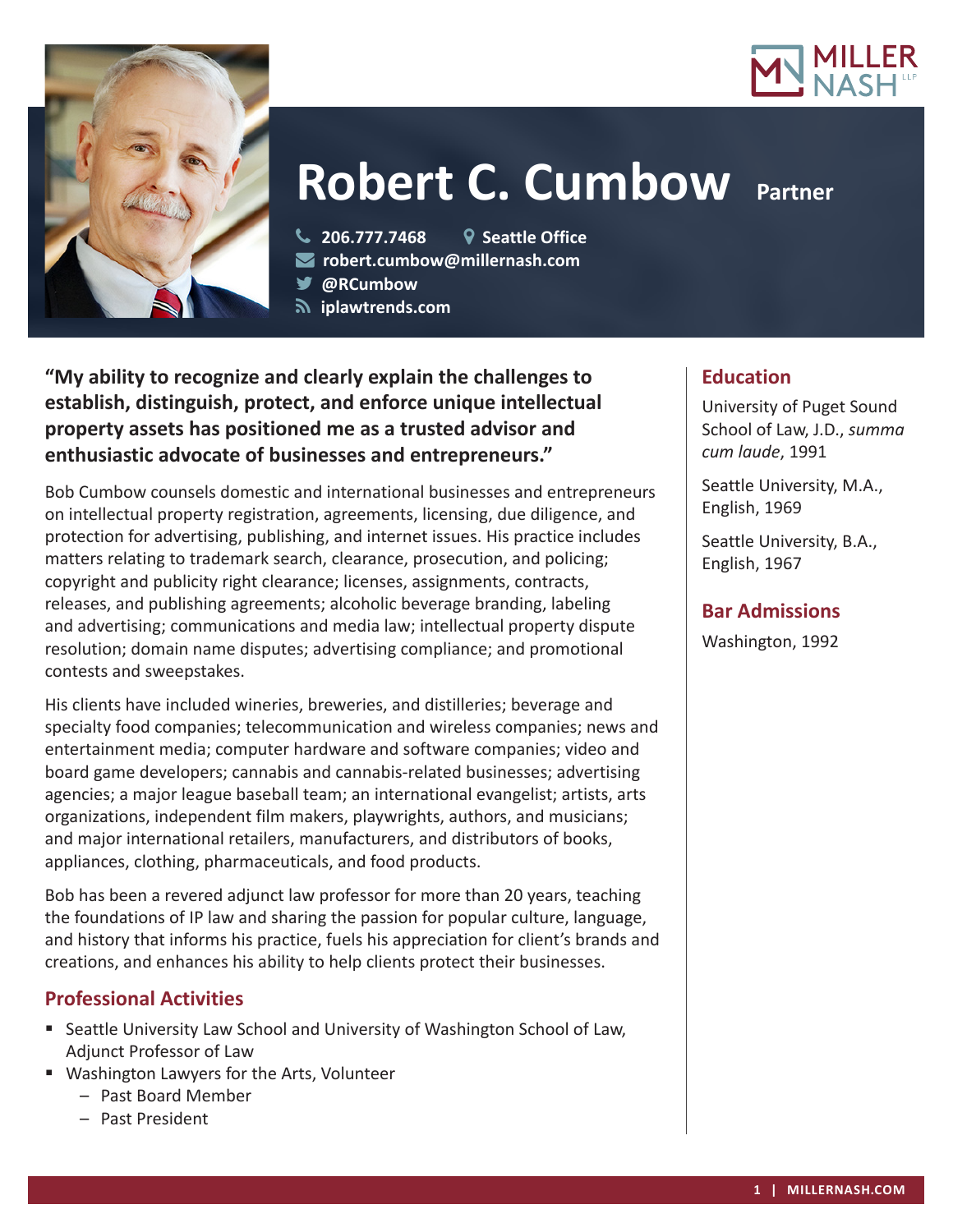

- Washington State Bar Association
	- Intellectual Property Section, Member
- International Trademark Association, Member
- **EX Copyright Society of the USA, Member**

# **Civic Activities**

- **Lecturer on films** 
	- Seattle International Film Festival, 2016-present
	- Women's University Club, Seattle, 2015-present
	- Northwest Film Forum, Seattle, 2010-2016
- Seattle University Film Studies Program, 2010-2016

# **Representative Experience**

#### **Intellectual Property Advocacy**

- Coordinated team efforts in building and maintaining worldwide trademark portfolios for a major computernetwork control provider and three global computer-game development companies.
- **Organized copyright management, licensing, and sponsorship programs for black history website.**
- Achieve federal registration of certification mark for regional certifier of Skagit Valley agricultural goods and services
- Conducted trademark and IP due diligence for major craft brewery acquisition.
- Overcame United States Patent and Trademark Office (USPTO) objections to achieve registration for brewery brands on short turnaround.
- Represented commercial fisherman featured in television series, "The Deadliest Catch," in protecting and licensing trademarks and personal-image branding.
- Assisted cannabis-related clients in obtaining intellectual property protection consistent with the differing standards of state and federal law.
- **Protected a maker of t-shirts and other apparel from infringing activity by two competitors.**
- Achieved trademark registration for beverage bottle and label design, overcoming USPTO objections.
- Negotiated coexistence agreements between wine and beer labels using similar trademarks.
- Reviewed dispute and overcame competitor demand, enabling client brewery to continue use of challenged trademark.

#### **Expert Witness**

- Expert witness in three cases involving disputes over trademark law, practice, and policy.
- Court-appointed expert witness in two international software-licensing disputes.

#### **Mediation**

- **Mediation practice focusing on trademark and copyright dispute resolution.**
- *Headspace Corp. and Clear Cannabis, Inc. v. Podworks Corp.* (Mediation, King County Superior Court, Washington, 2020)

#### **Legal Advisor**

■ Served as legal advisor on numerous independent films.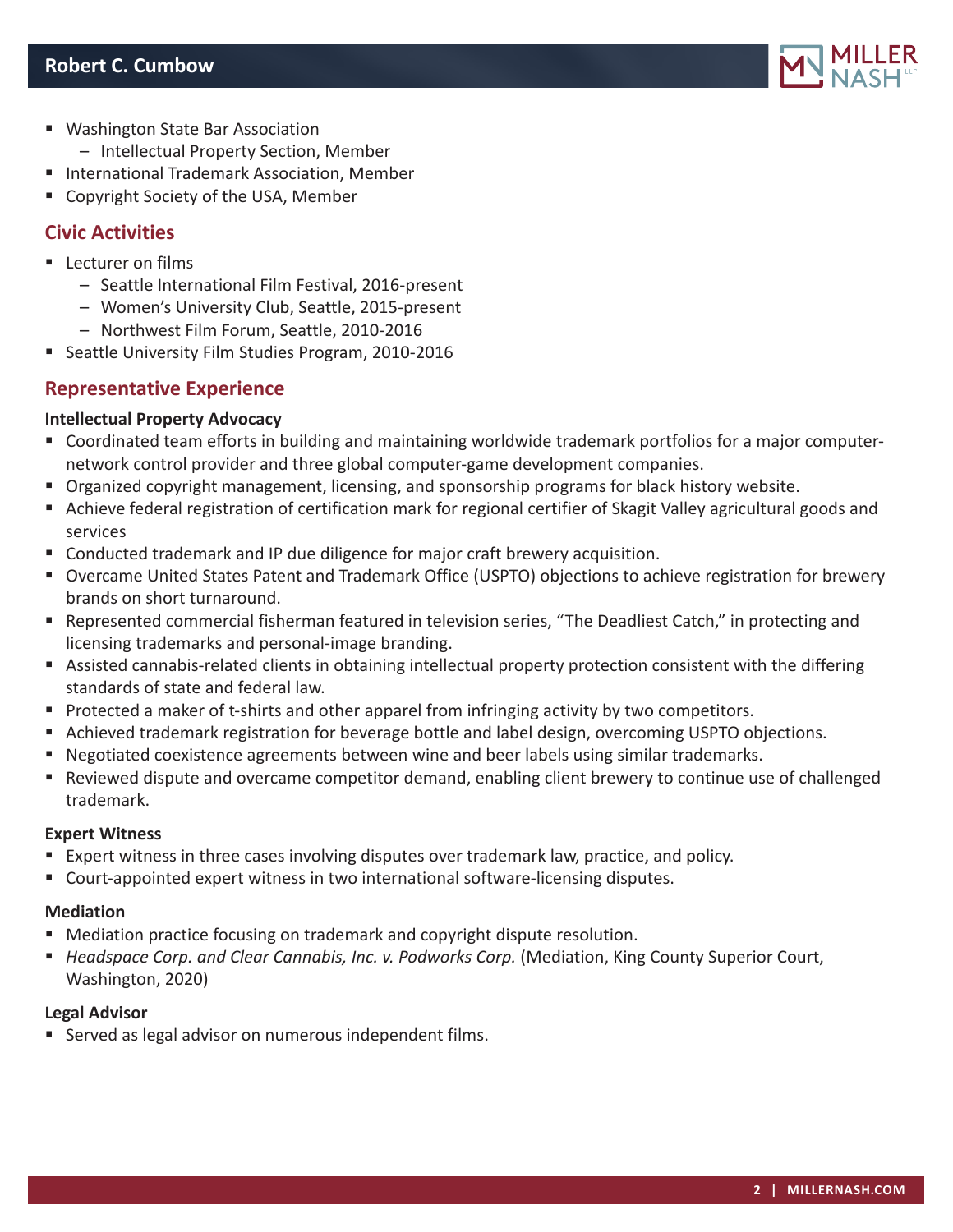

## **Publications**

Bob is a prolific writer on various topics. Following is a listing of publications since 2015. A complete list is available upon request.

- "'Flanax' TM Case Could Bring High Court Clarity On 2 Issues," *Law360* (Nov. 2021)
- "U.S. Supreme Court Denies Cert in Three IP Cases," Miller Nash, *IP & Technology Law Trends* (July 2021)
- "Supreme Court Denies Cert in Jack Daniel's Dog Toy Case" Case; Netflix Settles Sherlock Holmes Case," Miller Nash Graham & Dunn, *IP Law Trends* (Jan. 2021)
- "Ninth Circuit Rejects Fair Use Defense in Seuss/Star Trek "Mash-Up" Case; Netflix Settles Sherlock Holmes Case," Miller Nash Graham & Dunn, *IP Law Trends* (Dec. 2020)
- "New York Takes the Stage with New Publicity Right Law," Miller Nash Graham & Dunn, *IP Law Trends* (Dec. 2020)
- "What They Do for a Living: The Right of Publicity in Video Games and Movies," American Bar Association Intellectual Property Section, *Landslide* (Sept. 2020)
- "Beer™," Washington Beer Blog, quoted (Sept. 2020)
- "Lights, Camera...Legal Action?" *Washington State Bar News* (July/August 2020)
- "Animated IP: A Series of Answers to Your Questions from Rose City Comic Con," Miller Nash Graham & Dunn, *IP Law Trends* (Oct. 2019)
- "What Everyone Can Learn From the \$300 Million Deal That Taylor Swift Claims 'Stripped Me of My Life's Work,'" *MarketWatch*, quoted (July 2019)
- "Supreme Court Denies Cert in de Havilland Case," Miller Nash Graham & Dunn, *IP Law Trends* (Jan. 2019)
- "Supreme Court Grants Cert in Brunetti Appeal," Miller Nash Graham & Dunn, *IP Law Trends* (Jan. 2019)
- "Washington Court Allows California Cannabis Business to Sue for Trademark Infringement," Miller Nash Graham & Dunn, *IP Law Trends* (Nov. 2018)
- "Federal Circuit's Converse Ruling Provides Useful Secondary Meaning Guidelines," Miller Nash Graham & Dunn, *IP Law Trends* (Nov. 2018)
- "Supreme Court Asked to Review De Havilland Case," Miller Nash Graham & Dunn, *IP Law Trends* (Nov. 2018)
- "U. S. Supreme Court Will Decide What It Means to 'Register' a Copyright," Miller Nash Graham & Dunn, *IP Law Trends* (Oct. 2018)
- "Two New Right of Publicity Decisions Heighten First Amendment Tension," Miller Nash Graham & Dunn, *IP Law Trends* (Mar. 2016)
- "Government Concedes that Recent Federal Circuit Ruling on Registration of 'Disparaging' Trademarks Applies to 'Scandalous and Immoral' Marks As Well," Miller Nash Graham & Dunn, *IP Law Trends* (Jan. 2016)
- "Naughty or Nice, 'Offensive' Trademarks Are Entitled to Registration: In re Tam," Miller Nash Graham & Dunn, *IP Law Trends* (Dec. 2015)
- "Latest Football Video Game Decision Prompts Concerns Over Constitutional Analysis in Right of Publicity Cases," Miller Nash Graham & Dunn (Jan. 2015)

#### **Presentations**

Bob is a frequent speaker on various topics. Following is a listing of presentations since 2015. A complete list is available upon request.

- "What They Do for a Living: The Right of Publicity in Video Games and Movies," King County Bar Association IP Section CLE (June 2020)
- "Art Law in the Time of COVID-19," Washington State Bar Association, webinar CLE, co-presenter (Oct. 2020)
- "Q&A Session With #PopCulture Lawyers," Rose City Comic Con, panelist (Sept. 2019)